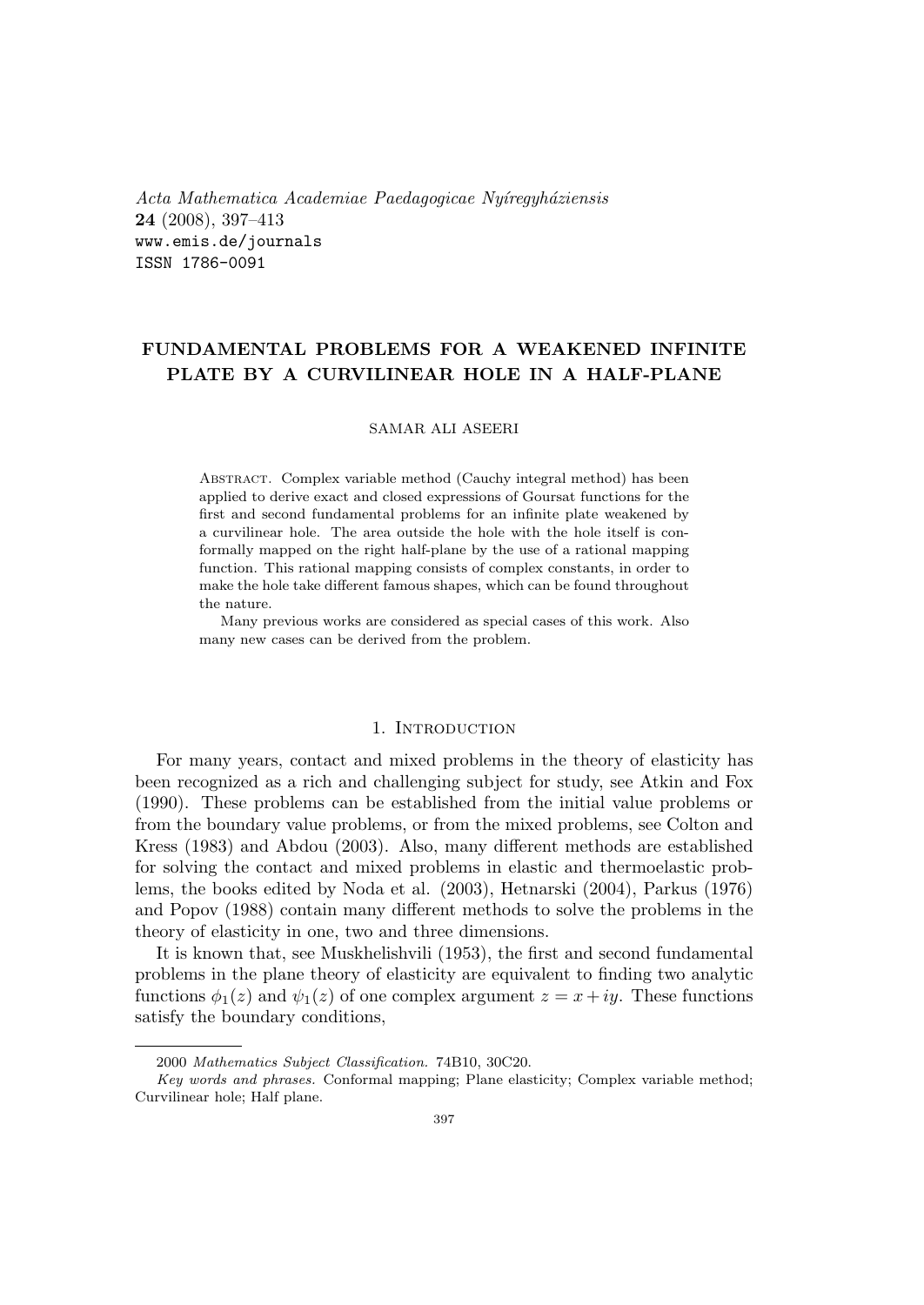(1.1) 
$$
k\phi_1(t) - t\overline{\phi'_1(t)} - \overline{\psi_1(t)} = f(t),
$$

where t denotes the affix of a point on the boundary. In terms of  $z = c\omega(s)$ ,  $c > 0$ , subject to the condition that  $\omega(\infty)$  is bounded and  $\omega'(s)$  does not vanish on the right half-plane i.e.  $\text{Re } s \geq 0$ , the infinite region outside a closed contour is conformally mapped to the right half-plane.

For  $k = -1$  and  $f(t)$  is a given function of stress in (1.1), we have the boundary condition for the first fundamental problem (or in other words the stress boundary value problem);

(1.2) 
$$
\phi_1(t) + t \overline{\phi'_1(t)} + \overline{\psi_1(t)} = f_1(t), \quad f_1(t) = -f(t).
$$

While for  $k = \varkappa = \frac{\lambda + 3\mu}{\lambda + \mu} > 1$ ,  $\varkappa$  is called Muskhelishvili's constant;  $\lambda$ ,  $\mu$  are the Lame's constants and  $f(t) = 2\mu g(t)$  is a given function of displacement, we have the principal formula for the second fundamental problem (or the displacement boundary value problem);

(1.3) 
$$
\varkappa \phi_1(t) - t \overline{\phi'_1(t)} - \overline{\psi_1(t)} = 2\mu g(t).
$$

The stress problem is ordered the first because any displacement for a body is resulted after a stress effect on this body.

In the absence of body forces, it is known from Muskhelishvili (1953) that stress components, in the plane theory of elasticity, are

(1.4) 
$$
\sigma_{xx} + \sigma_{yy} = 4 \operatorname{Re} \{ \phi'(z) \},
$$

$$
\sigma_{yy} - \sigma_{xx} + 2i \sigma_{xy} = 2 \left[ \bar{z} \phi''(z) + \psi'(z) \right].
$$

Also, the complex potential functions  $\phi_1(z)$  and  $\psi_1(z)$ , take the form

(1.5)  

$$
\phi_1(z) = -\frac{X + iY}{2\pi (1 + \varkappa)} \ln z + \Gamma z + \phi(z),
$$

$$
\psi_1(z) = \frac{\varkappa (X - iY)}{2\pi (1 + \varkappa)} \ln z + \Gamma^* z + \psi(z),
$$

where  $X, Y$  are the components of the resultant vector of all external forces acting on the boundary and  $\Gamma$ ,  $\Gamma^*$  are complex constants. The potential functions  $\phi(z)$  and  $\psi(z)$ , Goursat functions, are single-valued analytic functions within the region on the right half-plane and  $\phi(\infty) = 0$ ,  $\psi(\infty) = 0$ .

El-Sirafy (1977) used the complex variable method and a rational mapping function to obtain Goursat functions for the first fundamental problem of a stretched infinite plate weakened by a curvilinear hole with the application of a uniform tensile stress of intensity P, making an angle  $\theta$  with the x-axis and the edge of the hole which is free from external forces is conformally mapped on the right half-plane by the rational mapping

(1.6) 
$$
z = c\omega(s) = c\frac{(s+1)^2 + m(s-1)^2}{s^2 - 1 - n(s-1)^2}, \quad (c > 0, |n| < 1, s = \sigma + i\tau),
$$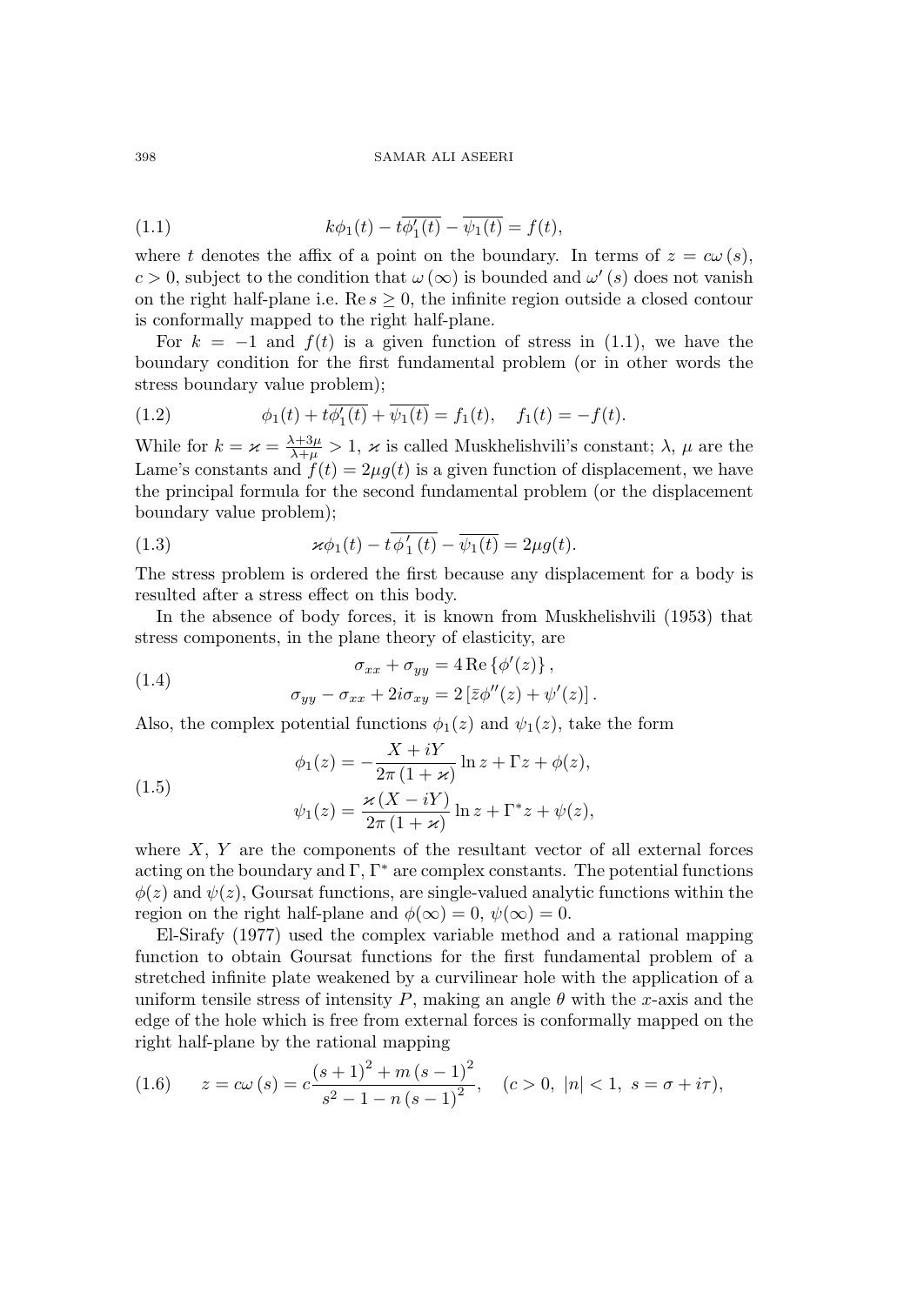where m, n are real parameters subjected to the condition  $\omega'(s)$  does not vanish within the right half-plane.

Also, Abdou and Khar Eldin (1994) used the complex variable method to obtain Goursat functions for a plate stated under the same above circumstances with a more complicated rational mapping

$$
(1.7) \quad z = c\omega(s) = c\frac{(s+1)^3 + m(s+1)(s-1)^2 + l(s-1)^3}{(s-1)(s+1)^2 - n(s+1)(s-1)^2},
$$
\n
$$
(c > 0, |n| < 1, s = \sigma + i\tau),
$$

where m, n, l are real parameters subjected to the condition  $\omega'(s)$  does not vanish within the right half-plane.

In this paper the complex variable method will be applied to solve the first and second fundamental problems for a general infinite plate weakened by a curvilinear hole C. The hole is conformally mapped to the right half-plane by the use of a rational mapping function which is simpler than the one's used above in 1.6 and 1.7 but with complex constants as follows

(1.8) 
$$
z = \omega(s) = l\left(\frac{s+1}{s-1}\right) + m\left(\frac{s-1}{s+1}\right)^2, \quad (|l| > 1, 0 \le |\frac{m}{l}| < \frac{1}{2}),
$$

where  $l = l_1 + i l_2$ ,  $m = m_1 + i m_2$ , and  $\left| \frac{m}{l} \right|$  $\frac{1}{\sqrt{2}}$  is a parameter restricted such that  $\omega'(s)$  does not vanish within the right half-plane.

Basically, in the following shape we can take a fast look on the singularity of the rational mapping (1.8) on the plate. (Figure 1.)

#### 2. Mapping function

The parametric equations of the hole C by assuming that  $\tau$  is the parameter of the curve are obtained from 1.8 as  $(2.1)$ 

$$
x = \frac{(-1+\tau^2)(1+\tau^2)l_1 + 2\tau(1+\tau^2)l_2 + ((1-6\tau^2+\tau^4) m_1 - 4\tau(-1+\tau^2) m_2)}{(1+\tau^2)^2},
$$
  
\n
$$
y = \frac{-2\tau(1+\tau^2)l_1 + (-1+\tau^2)(1+\tau^2)l_2 + (4\tau(-1+\tau^2) m_1 + (1-6\tau^2+\tau^4) m_2)}{(1+\tau^2)^2}.
$$

Whereas, our present mapping function deals with famous shapes of tunnels, then it is useful to use it in studying stresses and strains around tunnels. In underground engineering the tunnel is assumed to be driven in a homogeneous, isotropic, linear elastic and pre-stressed geometrical situation. Also, the tunnel is considered to be deep enough such that the stress distribution before excavation is homogeneous. Excavating underground openings in soils and rocks are done for several purposes and in multi-sizes. At least, excavation of the opening will cause the soil or rock to deform elastically.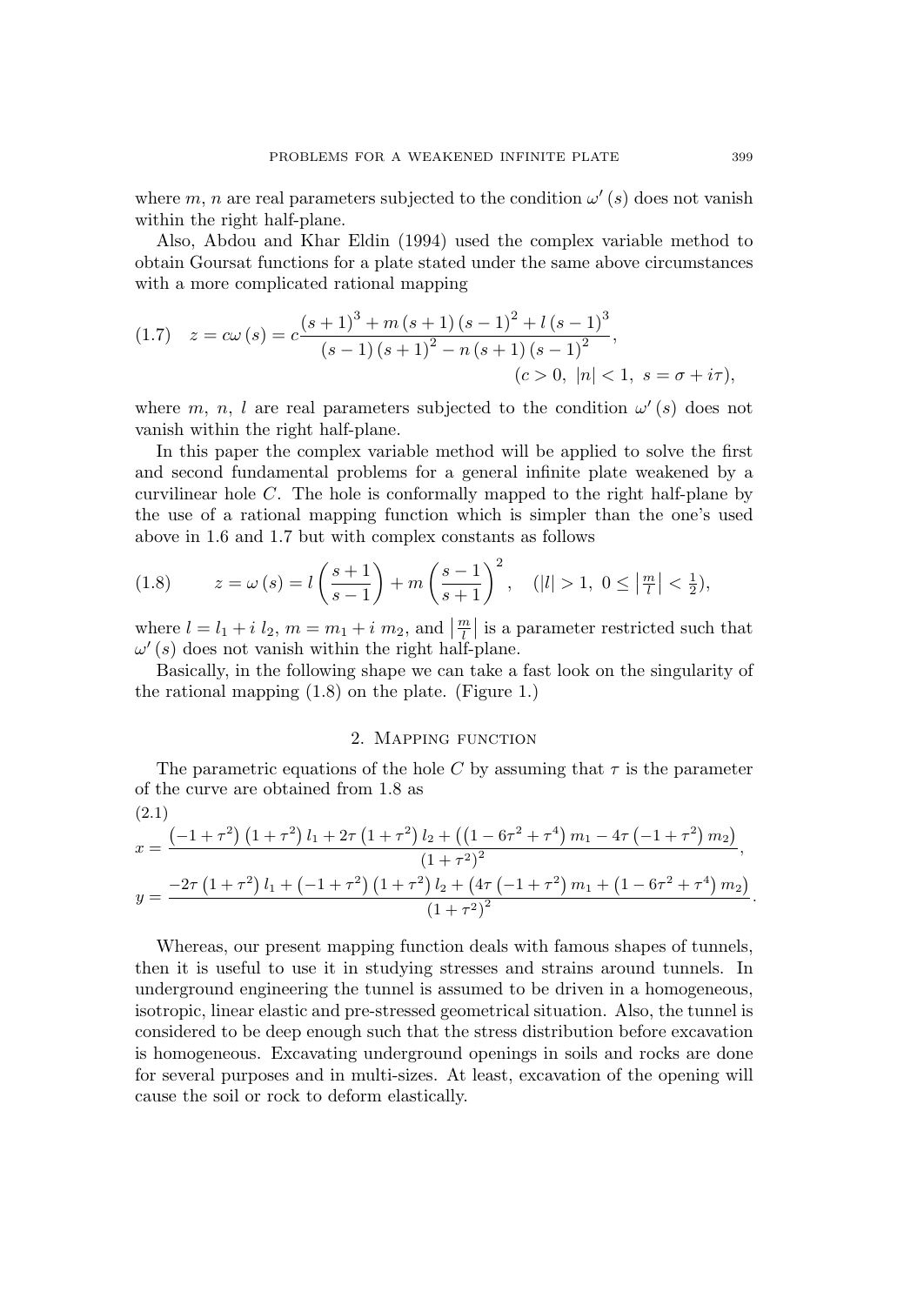#### 400 SAMAR ALI ASEERI

Worth mentioning, that excavation in soil or rock is a complicated, dangerous, and expensive process. The mechanics of this can be very complex. However, the use of conformal mapping that allows us to study stresses and strains around a unit circle makes it useful for engineers and easier for mathematicians.

The physical interest of the mapping (1.8) comes from its different shapes of holes it treats where we find from Fig's. 2-4 the following notations;

(i) If the hole contain corners only three corners will appear.

(ii) The complex constant  $m$  works on circling the shape from the symmetry situation and the circling angle is given by  $\theta = \tan^{-1} \frac{m_2}{m_1}$   $(m = m_1 + i m_2)$ . Positive values of  $\theta$  means that the circling will be in-the positive direction i.e. in the anticlockwise direction and for negative values the circling will be in the negative direction i.e. in clockwise direction.

(iii) The complex constant  $l$  works on expanding the corners of the hole shape. (Figures 2–4.)

### 3. Method of solution

In this section, we will use the transformation mapping (1.8) in the boundary condition (1.1), then we will apply the complex variable method with the residue theorems to obtain closed expressions for Goursat functions. Therefore, the expression  $\overline{\omega(i\tau)}/\omega'(i\tau)$  will be written in the form

(3.1) 
$$
\frac{\overline{\omega(i\tau)}}{\omega'(i\tau)} = \overline{\alpha(i\tau)} + \beta(i\tau),
$$

where

(3.2) 
$$
\alpha(i\tau) = \frac{\overline{h}}{i\tau + \overline{a}}, \quad a = \frac{\sqrt[3]{2m} + \sqrt[3]{l}}{\sqrt[3]{2m} - \sqrt[3]{l}}, \nh = \frac{(a+1)^2 [\overline{l}(a-1)^3 + \overline{m}(a+1)^3]}{(\sqrt[3]{4m} - \sqrt[3]{2l})(\left(\sqrt[3]{4m}(a-1)\right)^2 + 2\sqrt[3]{m}l(a^2-1) + \left(\sqrt[3]{2l}(a+1)\right)^2)},
$$

and

(3.3) 
$$
\beta(i\tau) = \frac{\omega(i\tau)}{\omega'(i\tau)} + \frac{h}{i\tau - a}.
$$

It is obvious that  $\beta(i\tau)$  is a regular function within the right half-plane except at infinity.

Using  $(3.1)$  and the complex potential function's form in  $(1.5)$  transforms the boundary condition (1.1) into

(3.4) 
$$
k\Phi(i\tau) - \alpha (i\tau) \overline{\Phi'(i\tau)} - \overline{\Psi_*(i\tau)} = f_*(i\tau),
$$

where

(3.5a) 
$$
\Psi_*(i\tau) = \Psi(i\tau) + \beta(i\tau)\,\Phi'(i\tau),
$$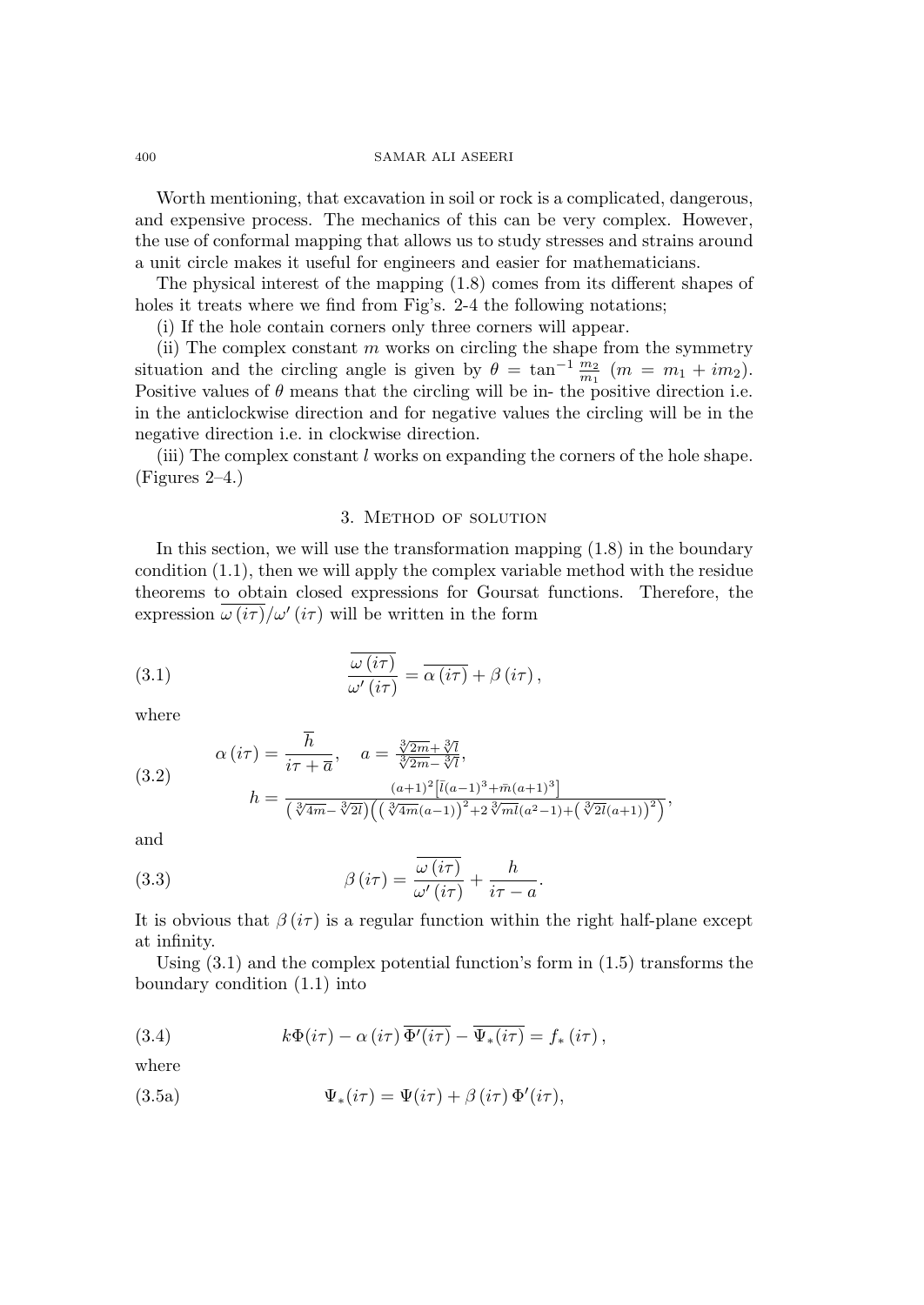$$
(3.5b)
$$

(3.56)  
\n
$$
f_{*}(i\tau) = F(i\tau) - k\Gamma\omega(i\tau) + \bar{\Gamma}^{*}\overline{\omega(i\tau)} + \overline{\omega'(i\tau)} \left[\alpha(i\tau) + \overline{\beta(i\tau)}\right] N(i\tau),
$$
\n(3.5c)  
\n
$$
N(i\tau) = \bar{\Gamma} - \frac{X - iY}{2\pi(1 + \varkappa)} \cdot \frac{1}{\overline{\omega(i\tau)}},
$$

and

$$
(3.5d) \tF(s) = f(\omega(s)).
$$

The function  $F(s)$  with its derivatives must satisfy the Hölder condition and we assume that  $\Phi(\infty) = \Psi(\infty) = 0$ .

Multiplying both sides of 3.4 by  $\left(\frac{1}{2\pi}\right)\frac{1}{s-i\tau}$  and integrating with respect to  $\tau$  from  $-\infty$  to  $\infty$ , one has

(3.6) 
$$
k\Phi(s) - \frac{1}{2\pi} \int_{-\infty}^{\infty} \frac{\alpha(\mathrm{i}\tau) \overline{\Phi'(\mathrm{i}\tau)} d\tau}{s - \mathrm{i}\tau} = \frac{1}{2\pi} \int_{-\infty}^{\infty} \frac{f_*(\mathrm{i}\tau) d\tau}{s - \mathrm{i}\tau},
$$

and by using  $(3.2)$  and  $(3.5b)$ , we have

(3.7) 
$$
\frac{1}{2\pi} \int_{-\infty}^{\infty} \frac{\alpha(i\tau) \overline{\Phi'(i\tau)} d\tau}{s - i\tau} = \frac{\overline{h}b}{s + \overline{a}},
$$

(3.8) 
$$
\frac{1}{2\pi} \int_{-\infty}^{\infty} \frac{f_*(i\tau) d\tau}{s - i\tau} = A(s) + \frac{4k\Gamma ms}{(s+1)^2} - \frac{2\Gamma^*\bar{l}}{s+1} + \frac{2m}{(s+1)^2} \left[ \frac{X - iY}{2\pi (1 + \varkappa)} \cdot \frac{s+1}{\bar{l}} - 2s \right],
$$

where  $b$  is a complex constant to be determined and

(3.9) 
$$
A(s) = \frac{1}{2\pi} \int_{-\infty}^{\infty} \frac{F(i\tau) d\tau}{s - i\tau}.
$$

Substituting from  $(3.7)$  and  $(3.8)$  into  $(3.6)$ , we get

$$
(3.10) \quad k\Phi(s) = A(s) + \frac{4k\Gamma ms}{(s+1)^2} - \frac{2\Gamma^*\bar{l}}{s+1} + \frac{\bar{h}b}{s+\bar{a}} + \frac{2m}{(s+1)^2} \left[ \frac{X - iY}{2\pi (1+\varkappa)} \cdot \frac{s+1}{\bar{l}} - 2s \right].
$$

Inserting  $\overline{\Phi'(i\tau)}$  from (3.10) into (3.7), the complex constant b is determined in the form

$$
(3.11) \quad b = \frac{1}{kT} \left[ \overline{A'(-\bar{a})} - \frac{4k\bar{\Gamma}\bar{m}(\bar{a}-1)}{(\bar{a}+1)^3} + \frac{2\bar{\Gamma}^*l}{(\bar{a}+1)^2} + \bar{N}_1 + \bar{N}_2 \right]
$$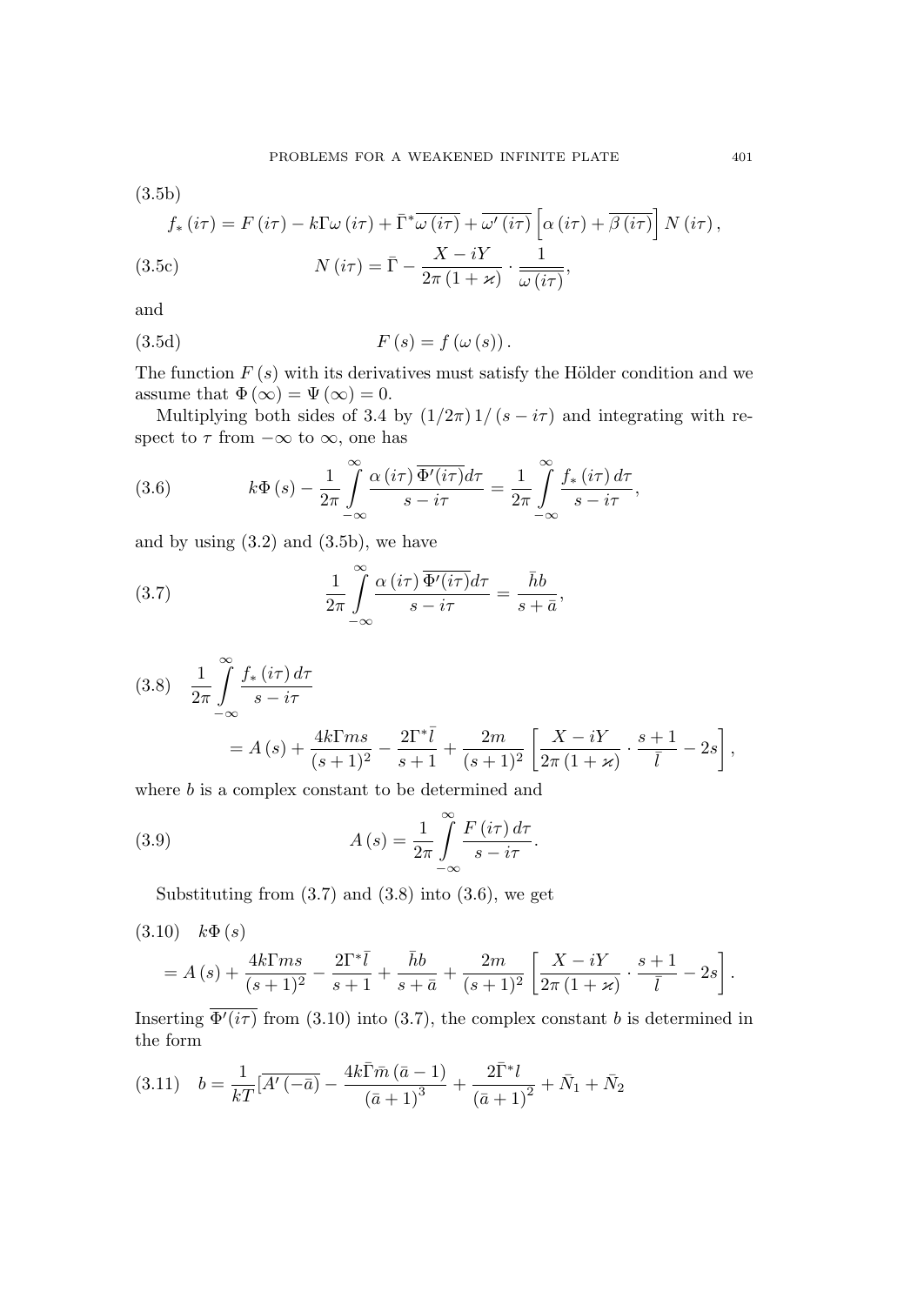$$
-\frac{h}{k(\bar{a}+a)^2} \left\{ A'(-\bar{a}) - \frac{4k\Gamma m (a-1)}{(a+1)^3} + \frac{2\Gamma^* \bar{l}}{(a+1)^2} + N_1 + N_2 \right\},\,
$$

(3.12a) 
$$
T = 1 - \frac{h\bar{h}}{k^2 (\bar{a} + a)^4},
$$

(3.12b) 
$$
N_1 = \frac{2m}{(a+1)^2} \left[ \frac{X - iY}{2\pi (1+x)} \cdot \frac{1}{l} - 2 \right],
$$

(3.12c) 
$$
N_2 = \frac{4m}{(a+1)} \left[2a - \frac{X - iY}{2\pi (1 + \varkappa)} \cdot \frac{(a+1)}{\overline{l}}\right].
$$

Substituting from (3.11) into (3.10), we get

(3.13) 
$$
k\Phi(s)
$$
  
=  $A(s) + \frac{4k\Gamma ms}{(s+1)^2} - \frac{2\Gamma^*\bar{l}}{s+1} + \frac{\bar{h}b}{(s+\bar{a})} + \frac{2m}{(s+1)^2} \left[ \frac{X - iY}{2\pi (1+\varkappa)} \cdot \frac{s+1}{\bar{l}} - 2s \right].$ 

Also from the boundary condition (3.4), we obtain  $\Psi(s)$  in the form

$$
(3.14)
$$

$$
\Psi(s) = \overline{A(s)} - \frac{4k\overline{1}ms}{(s-1)^2} \n+ \frac{2\overline{\Gamma}^*l}{s-1} - \frac{h\overline{b}}{(s-a)} - \frac{(s+1)^2[\overline{l}(s-1)^3 + \overline{m}(s+1)^3]}{k[4m(s-1)^3 - 2l(s+1)^3]} [A'(s) \n- \frac{8k\Gamma ms}{(s+1)^3} + \frac{2\Gamma^*\overline{l}}{(s+1)^2} - \frac{\overline{h}b}{(s+\overline{a})^2} - \frac{4m}{(s+1)^3} \left[ \frac{X - iY}{2\pi(1+x)} \cdot \frac{s+1}{\overline{l}} - 2s \right] \n+ \frac{2m}{(s+1)^2} \left[ \frac{X - iY}{2\pi(1+x)} \cdot \frac{1}{\overline{l}} - 2 \right] + \frac{2\overline{m}}{(s-1)^2} \left[ 2s - \frac{X + iY}{2\pi(1+x)} \cdot \frac{s-1}{\overline{l}} \right] \n- \Gamma^* \omega(s) + \left[ k\overline{l} - \overline{N}(s) \right] \overline{\omega(s)} - \overline{F(s)},
$$

Finally, Goursat functions are completely determined in (3.13) and (3.14).

## 4. Special cases

4.1. In our recent mapping function (1.8) if we consider the reality of the constants with letting  $l = 1$  and  $m = l$  also by considering the substitutions  $k = -1$ ,  $\Gamma = \frac{p}{4}, \Gamma^* = -\frac{1}{2}pe^{-2i\theta}, X = Y = f = 0$ , we have

(4.1) 
$$
\Phi(s) = -\frac{pls}{(s+1)^2} - \frac{pe^{-2i\theta}}{s+1} + \frac{4ls}{(s+1)^2} + \frac{h\overline{Q}}{(s+a)T},
$$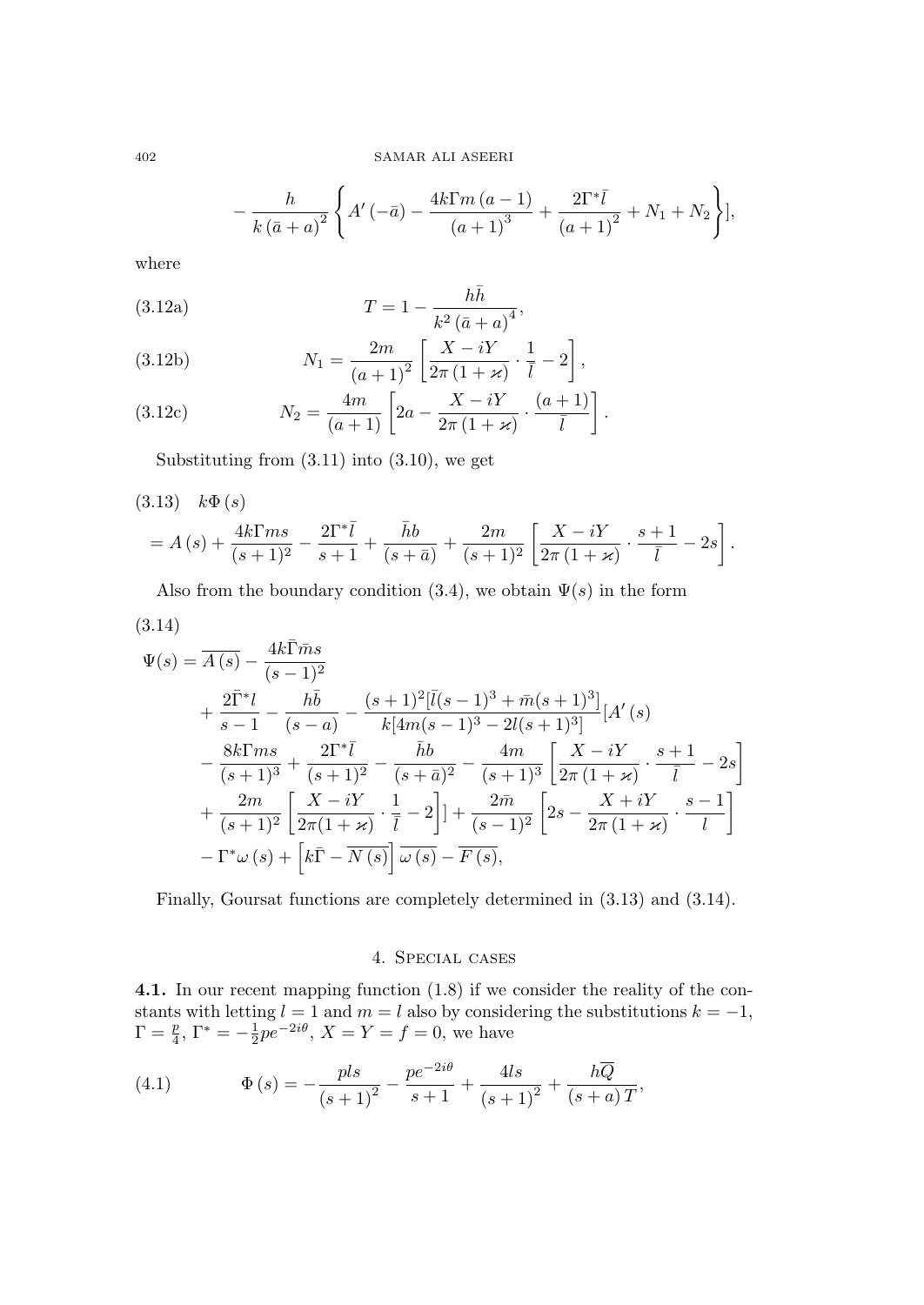$$
\Psi(s) = \frac{pls}{(s-1)^2} - \frac{pe^{2i\theta}}{s-1} + \frac{hQ}{(s-a)T} \n+ \frac{(s+1)^2 \left[ (s-1)^3 + l (s+1)^3 \right]}{4l (s-1)^3 - 2 (s+1)^3} \left( \frac{2pls}{(s+1)^3} - \frac{pe^{-2i\theta}}{(s+1)^2} + \frac{8ls}{(s+1)^3} - \frac{4l}{(s+1)^2} + \frac{hQ}{(s+a)T} \right) + \frac{4ls}{(s-1)^2} \n- \frac{p}{2} \left[ \frac{s-1}{s+1} + l \left( \frac{s+1}{s-1} \right)^2 \right] + \frac{pe^{-2i\theta}}{2} \left[ \frac{s+1}{s-1} + l \left( \frac{s-1}{s+1} \right)^2 \right],
$$

(4.3) 
$$
Q = \frac{(a-1)pl}{(a+1)^3} - \frac{pe^{-2i\theta}}{(a+1)^2} + \frac{h}{4a^2} \left\{ \frac{(a-1)pl}{(a+1)^3} - \frac{pe^{2i\theta}}{(a+1)^2} - \frac{4l}{(a+1)^2} + \frac{8la}{(a+1)} \right\} - \frac{4l}{(a+1)^2} + \frac{8la}{(a+1)^2} + \frac{8la}{(a+1)}.
$$

If we substitute  $m = n = 0$  in the expressions derived by Abdou and Khar Eldin (1994), we get approximately the same above expressions of Goursat functions because of using the same method (complex variable method).

**4.2.** For  $\varsigma = \frac{s+1}{s-1}$ , we get the mapping function

(4.4) 
$$
z = \omega(\zeta) = l\zeta + m\zeta^{-2}.
$$

This mapping corresponds to the one discussed in Aseeri (2007) when  $n = 2$ . Thereon, letting  $s = \frac{\zeta + 1}{\zeta - 1}$  in the Goursat functions formulae in (3.13) and (3.14), gives

(4.5)  

$$
k\Phi(\zeta) = A(\zeta) + \frac{k\Gamma m\left(\zeta^2 - 1\right)}{\zeta^2} - \frac{\Gamma^* \bar{l}(\zeta - 1)}{\zeta} + \frac{m\left(\zeta - 1\right)}{\zeta^2} \left[ \frac{\zeta\left(X - iY\right)}{2\pi\left(1 + \varkappa\right) \bar{l}} - (\zeta + 1) \right] + \frac{\bar{h}(\zeta - 1)b}{\left[\zeta\left(1 + \bar{a}\right) + \left(1 - \bar{a}\right)\right]},
$$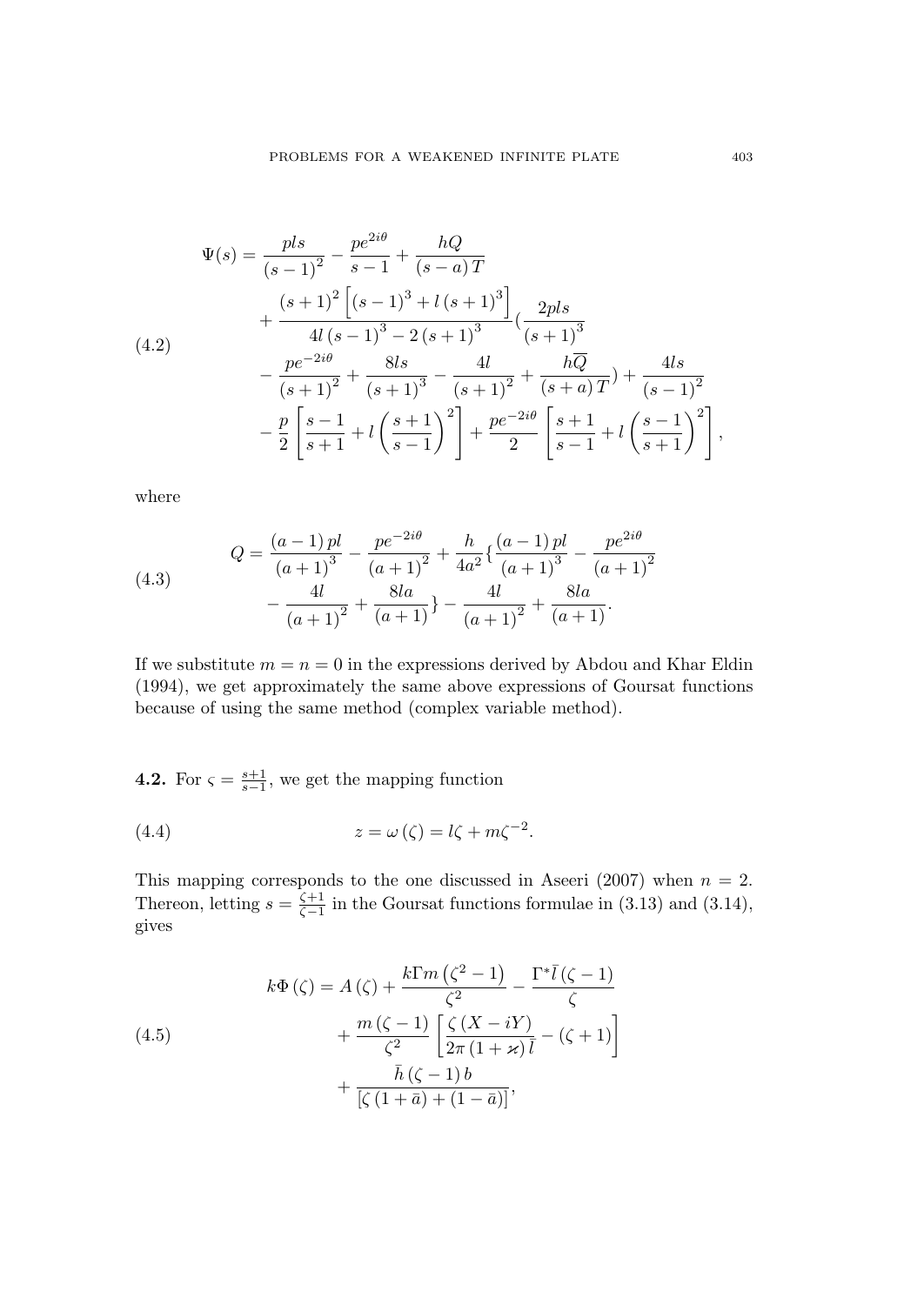$$
c\Psi(\zeta) = \overline{A(\zeta)} - k\overline{\Gamma}\bar{m}\zeta(\zeta^2 - 1)
$$
  
+ 
$$
\overline{\Gamma}^*l(\zeta - 1) - \overline{F(s)} - \Gamma^* [l\zeta + m\zeta^{-2}]
$$
  
+ 
$$
(4.6)
$$
  
+ 
$$
\overline{m}(\zeta - 1) \left[ \zeta + 1 - \frac{X + iY}{2\pi(1 + \varkappa)l} \right]
$$
  
- 
$$
\frac{(\overline{l}\zeta^{-1} + \overline{m}\zeta^2) U(\zeta)}{k(l - 2m\zeta^{-3})} - \frac{h(\zeta - 1)\overline{b}}{((1 - a)\zeta + (1 + a))},
$$

$$
U(\zeta) = A'(\zeta) + \frac{\Gamma^* \bar{l} (\zeta - 1)^2}{2\zeta^2}
$$
  
(4.7) 
$$
- \frac{k \Gamma m (\zeta^2 - 1) (\zeta - 1)}{\zeta^3} - \frac{\bar{h} (\zeta - 1)^2 b}{(\zeta (1 + \bar{a}) + (1 - \bar{a}))^2}
$$

$$
- \frac{m (\zeta - 1)^2}{\zeta^3} \left( \left[ \frac{(X - iY)\zeta}{2\pi (1 + \varkappa)} \bar{l} - (\zeta + 1) \right] + \frac{\zeta}{2} \left[ \frac{X - iY}{2\pi (1 + \varkappa)} \bar{l} - 2 \right] \right).
$$

If we substitute  $n = 2$  in the expressions derived by Aseeri (2007), we get, after neglecting the constant term, the same above expressions of Goursat functions.

4.3. Abdou and Aseeri (2007) used the rational mapping

(4.8) 
$$
z = \omega(\zeta) = l\zeta + \sum_{j=1}^{M} m_j \zeta^{-j},
$$

where l,  $m_j$   $(j = 1, 2, \ldots M)$  are complex constants to obtain Goursat functions for the same recent problem. The derived expressions of Goursat functions in this case are approximately equivalent to those indicated in (4.5) and (4.6) if we put  $M = 2$  and  $m_1 = 0$ .

### 5. Applications

5.1. Curvilinear hole for an infinite plate subjected to a uniform tensile stress. For  $k = -1$ ,  $\Gamma = \frac{p}{4}$ ,  $\Gamma^* = -\frac{1}{2}P \exp(-2i\theta)$  and  $X = Y = f = 0$ , we have an infinite plate stretched at infinity by the application of a uniform tensile stress of intensity P, making an angle  $\theta$  with x−axis. The plate is weakened by a curvilinear hole C which is free from stress.

The functions (3.13), (3.14) take the form

(5.1) 
$$
\Phi(s) = \frac{(p+4)ms}{(s+1)^2} - \frac{p\bar{l}e^{-2i\theta}}{s+1} + \frac{\bar{h}V}{T(s+\bar{a})},
$$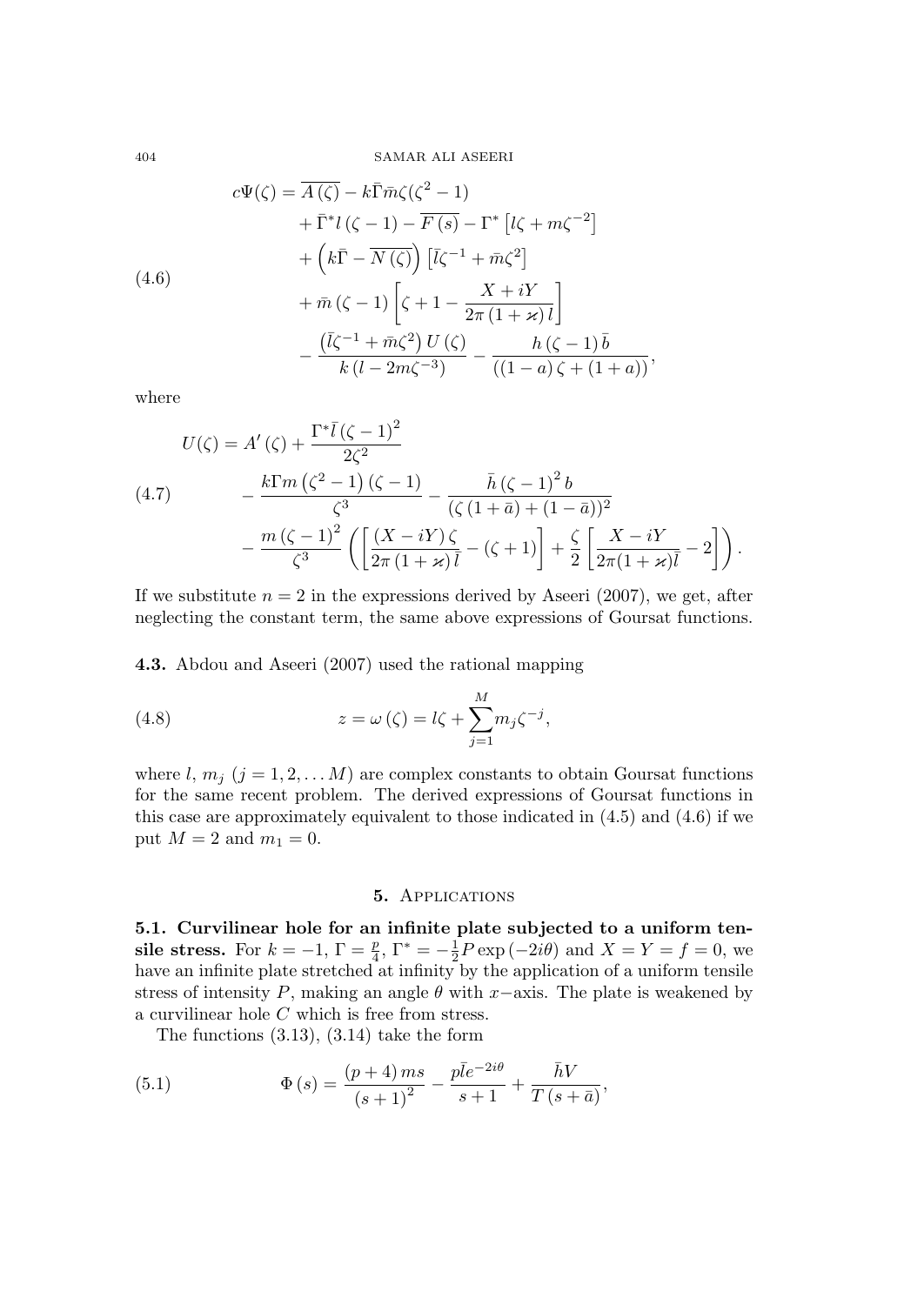$$
\Psi(s) = \frac{1}{2} p e^{-2i\theta} \left[ l \left( \frac{s+1}{s-1} \right) + m \left( \frac{s-1}{s+1} \right)^2 \right] \n- \frac{p}{2} \left[ \bar{l} \left( \frac{s-1}{s+1} \right) + \bar{m} \left( \frac{s+1}{s-1} \right)^2 \right] \n+ \frac{(p+4)\bar{m}s}{(s-1)^2} - \frac{p l e^{2i\theta}}{s-1} + \frac{(s+1)^2 \left[ \bar{l} \left( s-1 \right)^3 + \bar{m} \left( s+1 \right)^3 \right]}{4m \left( s-1 \right)^3 - 2l \left( s+1 \right)^3} \n\times \left[ \frac{2 \left( p+4 \right) m s}{\left( s+1 \right)^3} - \frac{p \bar{l} e^{-2i\theta} + 4m}{\left( s+1 \right)^2} + \frac{\bar{h} V}{T \left( s+\bar{a} \right)^2} \right] + \frac{h \bar{V}}{\bar{T} \left( s-a \right)},
$$

(5.3)  

$$
V = \left(\frac{p\bar{m}(\bar{a}-1)}{(\bar{a}+1)^3} - \frac{ple^{2i\theta} + 4m}{(\bar{a}+1)^2} + \frac{8\bar{m}\bar{a}}{\bar{a}+1} + \frac{h}{(\bar{a}+a)^2} \left\{ \frac{pm(a-1)}{(a+1)^3} - \frac{p\bar{b}e^{-2i\theta} + 4m}{(a+1)^2} + \frac{8ma}{a+1} \right\} \right).
$$

And for  $l = i$ ,  $m = 1 + i$ ,  $P = 0.25$ ,  $\theta = \frac{\pi}{4}$ , the stress components  $\sigma_{xx}$ ,  $\sigma_{yy}$ and  $\sigma_{xy}$  are obtained in large forms calculated by computer and illustrated in Figures 5–9.

5.2. When the external force acts on the center of the curvilinear. For  $\Gamma = \Gamma^* = f = 0$  and  $k = \varkappa$ , we have the second fundamental problem when the force acts on the curvilinear kernel. It will be assumed that the stresses vanish at infinity and it is easily seen that the kernel does not rotate.

In general the kernel remains in the original position. The Goursat's functions are

(5.4) 
$$
\Phi(s) = \frac{\bar{h}W}{\varkappa^2 T (s + \bar{a})} + \frac{2m}{\varkappa (s+1)^2} \left[ \frac{(X - iY)(s+1)}{2\pi (1 + \varkappa) \bar{l}} - 2s \right],
$$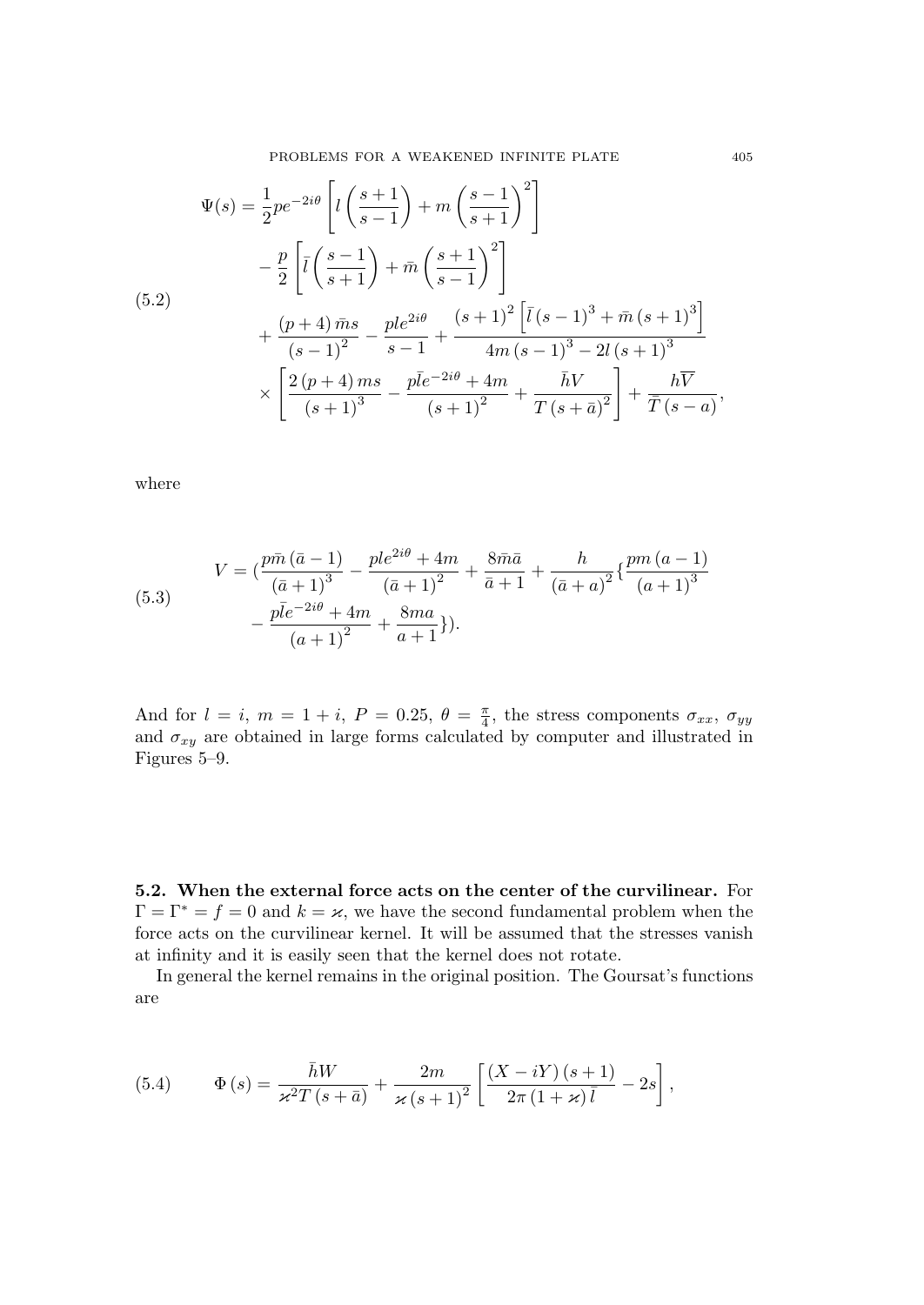$$
\Psi(s) = \frac{(s+1)^2 \left[ \bar{l} (s-1)^3 + \bar{m} (s+1)^3 \right]}{\varkappa \left[ 4m (s-1)^3 - 2l (s+1)^3 \right]}
$$
\n
$$
\times \left[ \frac{\bar{h} W}{\varkappa T (s+\bar{a})^2} - \frac{4m}{(s+1)^2} \left[ \frac{X - iY}{4\pi (1+\varkappa)\bar{l}} - 1 \right] + \frac{4m}{(s+1)^3} \left[ \frac{(X - iY)(s+1)}{2\pi (1+\varkappa)\bar{l}} - 2s \right] + \frac{2\bar{m}}{(s-1)^2} \left[ 2s - \frac{(X + iY)(s-1)}{2\pi (1+\varkappa)l} \right] \frac{h\bar{W}}{\varkappa \bar{T}(a-s)}
$$
\n
$$
+ \left[ \frac{(X + iY)(s-1)(s+1)^2}{2\pi (1+\varkappa)\left[ l (s+1)^3 + m (s-1)^3 \right]} \right] \overline{\omega(s)},
$$

(5.6) 
$$
W = \overline{N_1} + \overline{N_2} - \frac{h\{N_1 + N_2\}}{\varkappa (\bar{a} + a)^2}.
$$

For  $l = i$ ,  $m = 1 + i$ ,  $X = Y = 10$ ,  $\varkappa = 2$ , the stress components  $\sigma_{xx}$ ,  $\sigma_{yy}$ and  $\sigma_{xy}$  are obtained in large forms calculated by computer and illustrated in Figures 10–14.

### 6. Conclusions

From the above results and discussions the following may be concluded:

(1) In the theory of two dimensional linear elasticity one of the most useful techniques for the solutions of boundary value problem for a region weakened by a curvilinear hole is to transform the region into a simpler shape to get solutions without difficulties.

(2) The transformation mapping  $z = c\omega(s)$ ,  $c > 0$ ,  $s = \sigma + i\tau$ , transforms the domain of the infinite plate with a curvilinear hole into the domain of the right half-plane. While the mapping  $z = c\omega(\zeta), |\zeta| > 1, \zeta = \rho e^{i\theta}$ , transforms the domain of the infinite plate with a curvilinear hole into the domain outside a unit circle.

(3) The transformation  $s = \frac{\zeta+1}{\zeta-1}$ , transforms the domain of the right halfplane into the domain outside a unit circle. The inverse case can be obtained by using the transformation  $\zeta = \frac{s+1}{s-1}$ .

(4) The physical interest of the mapping (1.8) comes from its different shapes of holes it treats and different directions it takes as shown in Fig's. 2–4.

(5) The complex variable method (Cauchy method) is considered as one of the best methods for solving the integro-differential equations (1.1), and obtaining the two complex potential functions  $\phi(z)$  and  $\psi(z)$  directly.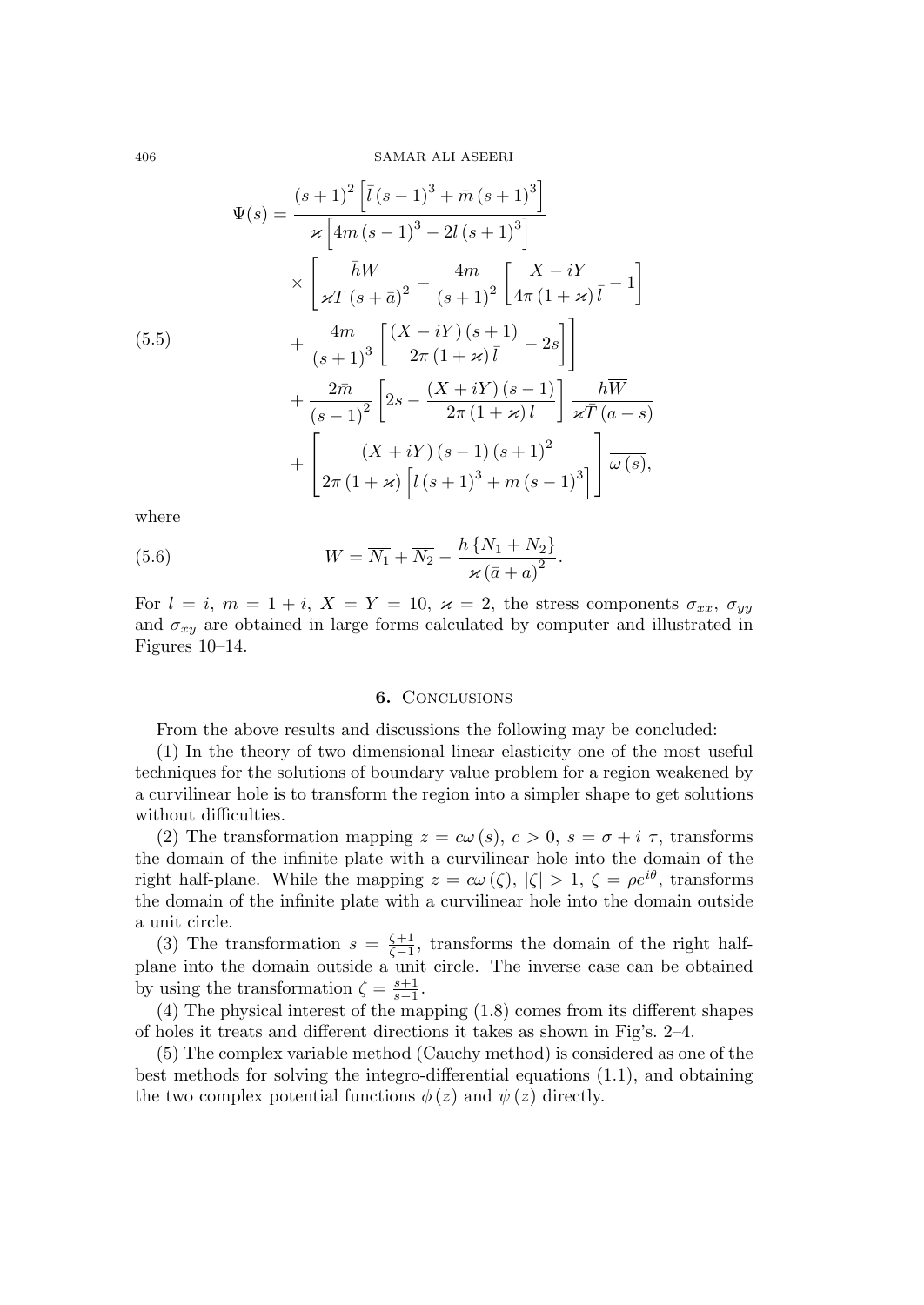(6) Stress is an internal force whereas positive values of it mean that stress is in the positive direction, i.e. stress acts as a tension force. On the other side, negative values of stress mean that stress is in the negative direction, i.e. stress acts as a press force.

(7) The most important issue deduced from (Fig's. 5, 6 and 10, 11) is that  $\max \sigma_{xx} = -\min \sigma_{yy}$  and vice versa  $(\min \sigma_{xx} = -\max \sigma_{yy}).$ 

(8) By following the intendancy of  $\frac{\sigma_{xx}}{\sigma_{yy}}$  and  $\frac{\sigma_{yy}}{\sigma_{xx}}$  at (Fig's. 8, 9 and 13, 14), we find that  $\frac{\sigma_{xx}}{\sigma_{yy}} \to 0$  at the same points where  $\frac{\sigma_{yy}}{\sigma_{xx}} \to \infty$  and vice versa  $\left(\frac{\sigma_{xx}}{\sigma_{yy}} \to \infty\right)$ at the same points where  $\frac{\sigma_{yy}}{\sigma_{xx}} \to 0$ ).

(9) When  $\frac{\sigma_{xx}}{\sigma_{yy}} \to 0$  that means that the perpendicular stress on y–axis is the maximum value and presents the body interior resistance of treatment (like rocks for example). Whereas, the perpendicular stress on  $x$ -axis is small according to y−axis. Thereon, it is better to treat the problem at points determined by angles that gives minimum values of  $\frac{\sigma_{xx}}{\sigma_{yy}}$ .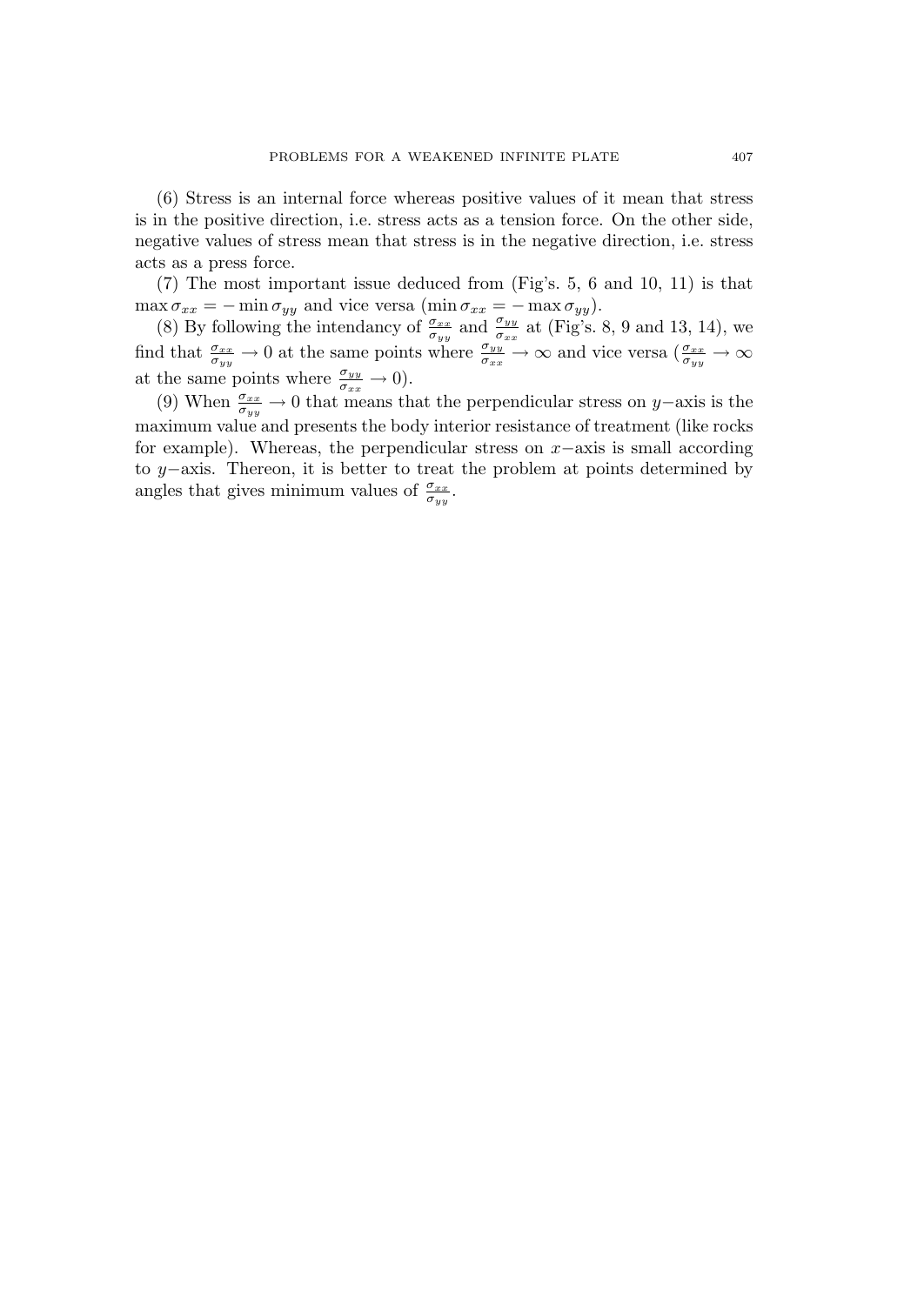

FIGURE 1



 $\tt FIGURE$   $2$ 



 $\tt FIGURE$  3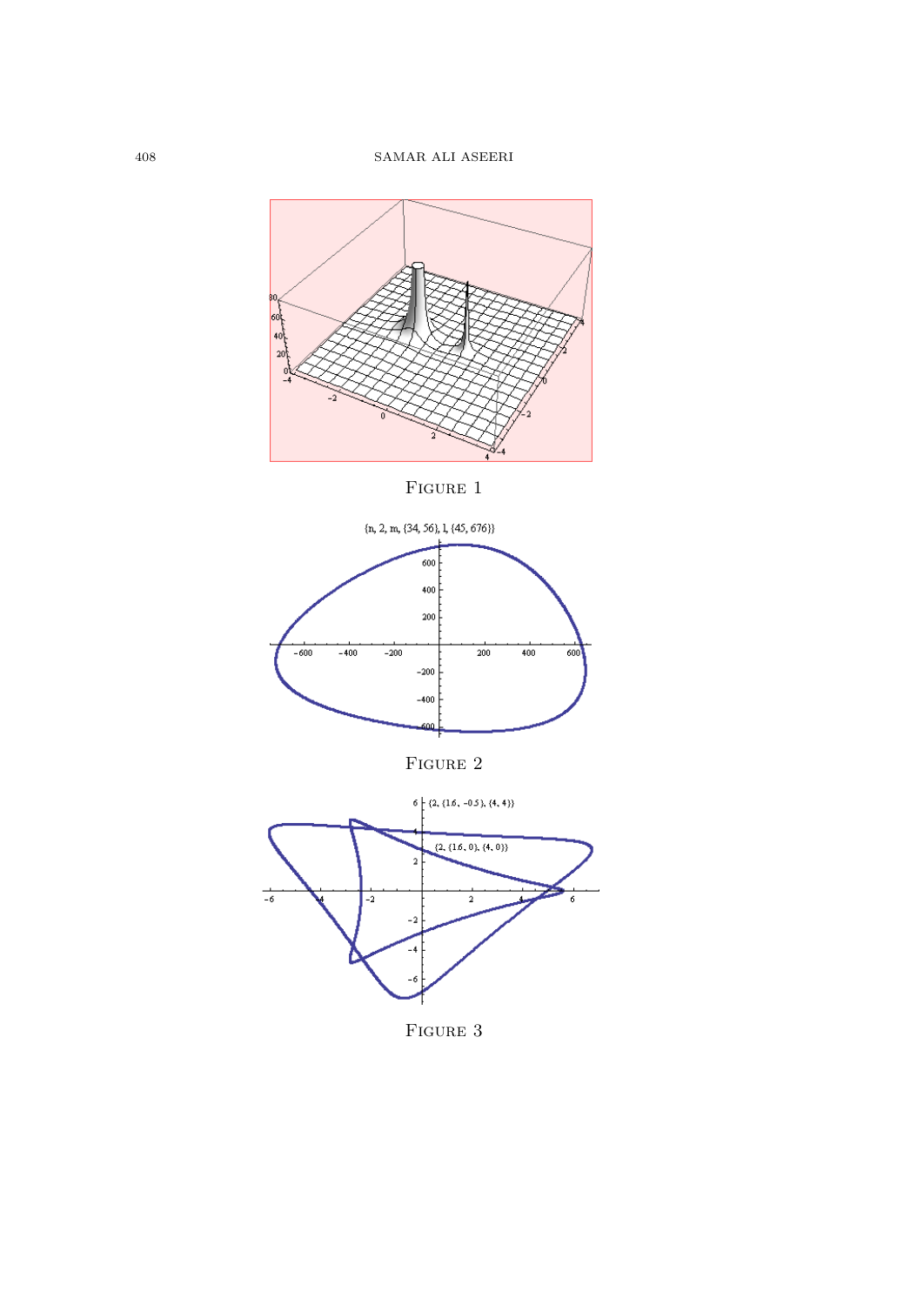

 $\sigma$  $\frac{1}{10}$  $\mathbb{R}^4$ 

FIGURE 6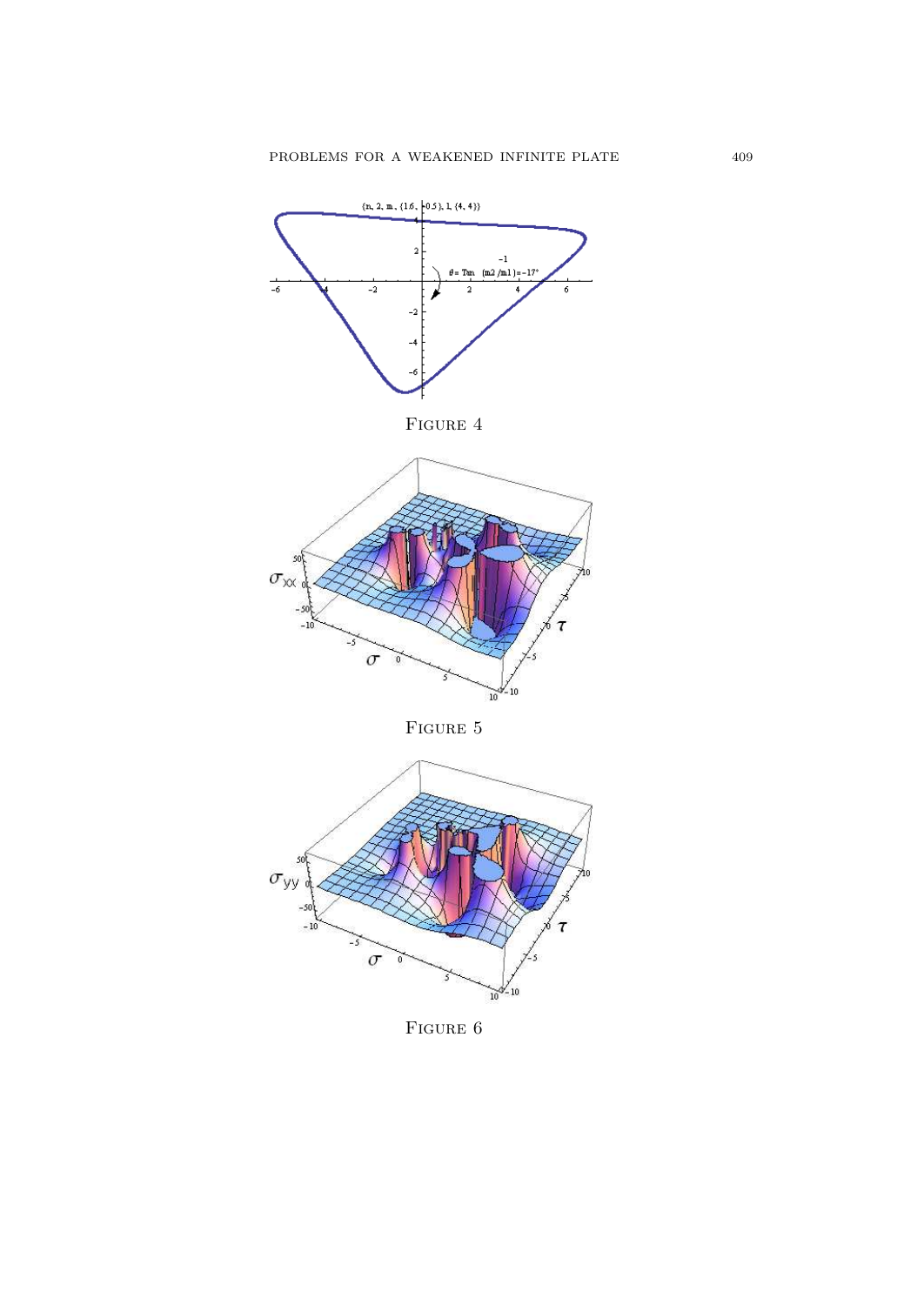

 $\tt FIGURE$   $\tt 7$ 



FIGURE 8



 $\tt FIGURE$ 9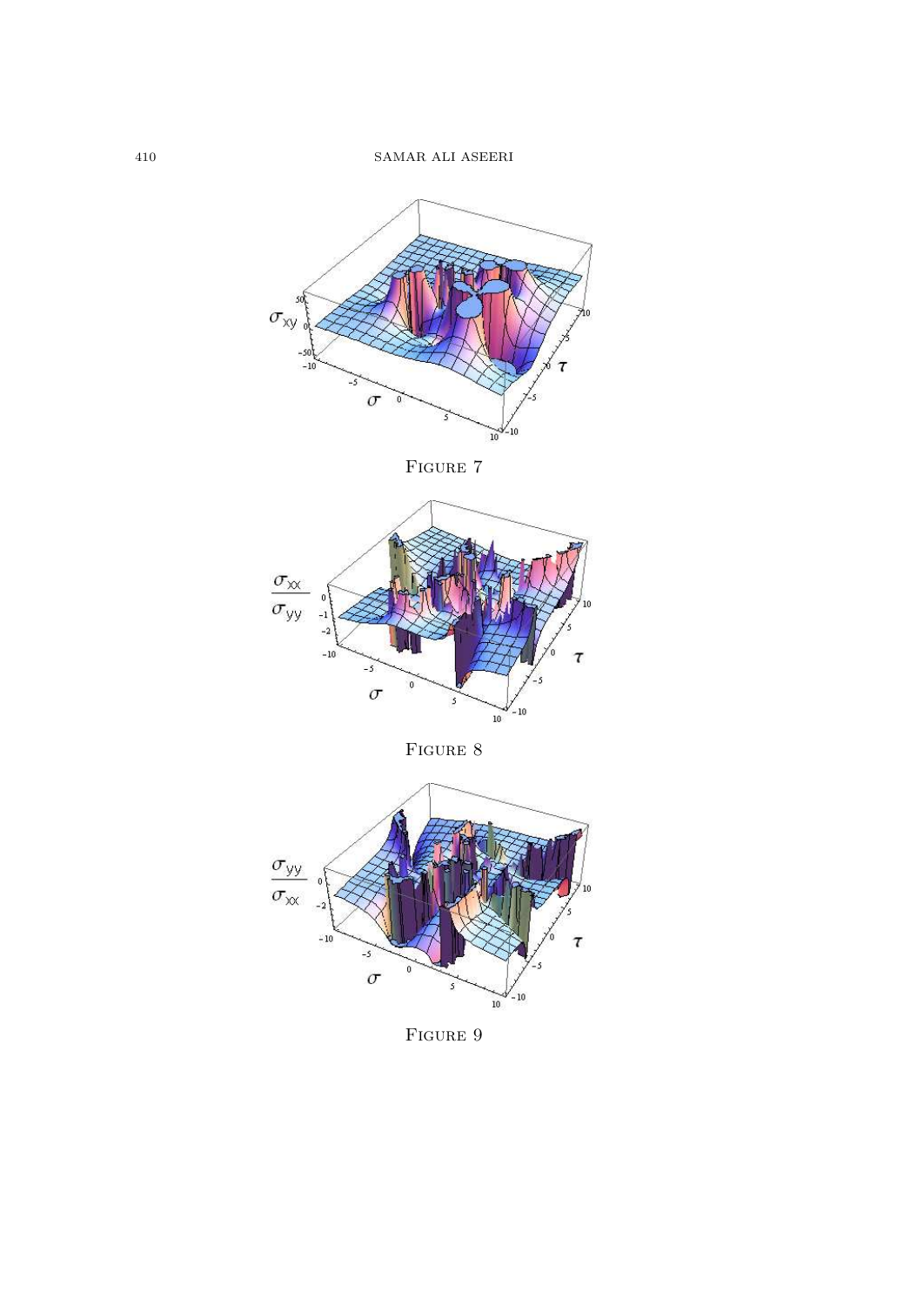

 $\tt FIGURE$ 10



 $\tt FIGURE$ 11



 $\tt FIGURE$ 12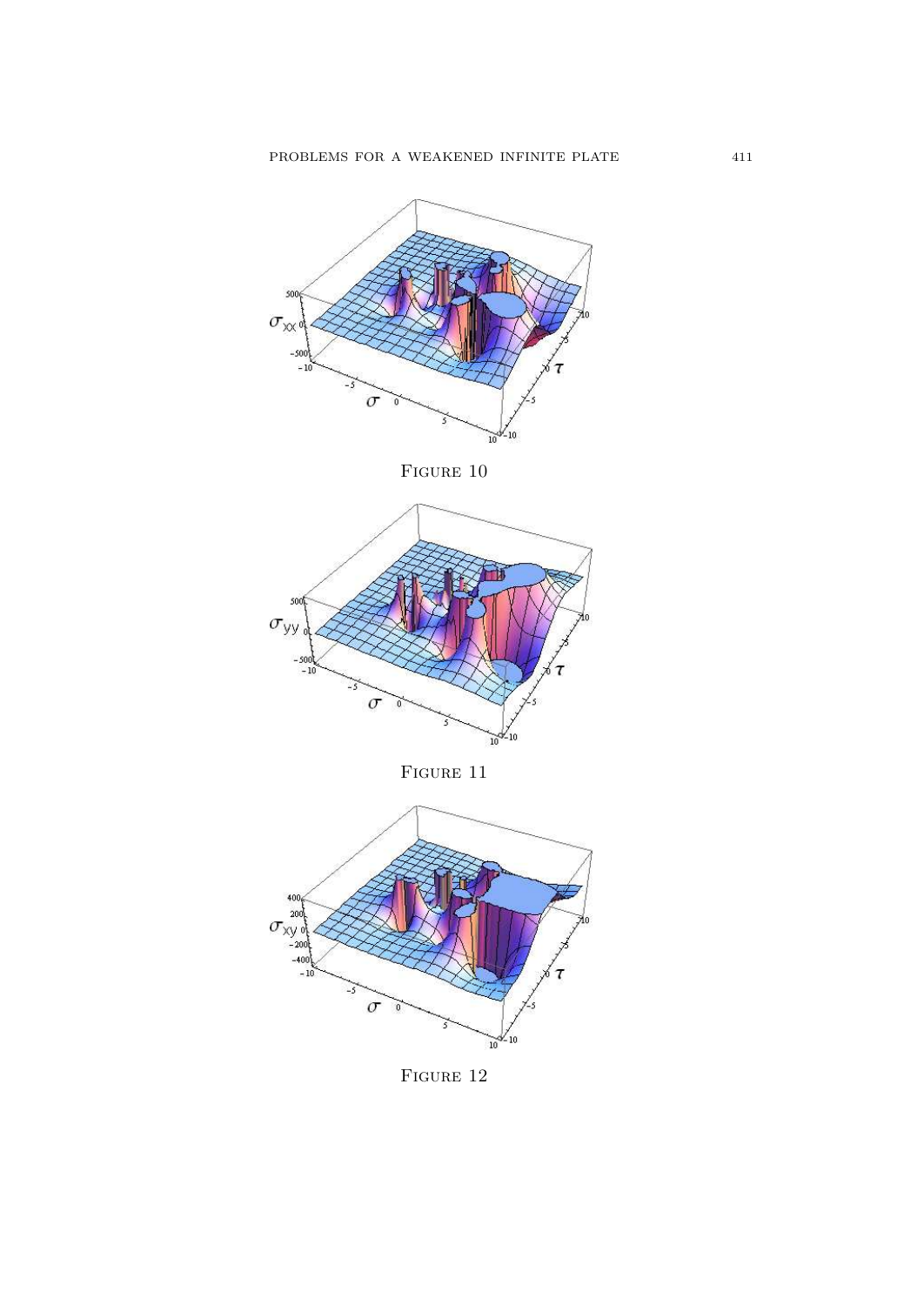

FIGURE 13



FIGURE 14

#### **REFERENCES**

- [1] M. Abdou and A. Khamis. On a problem of an infinite plate with a curvilinear hole having three poles and arbitrary shape. Bull. Calcutta Math. Soc., 92(4):313–326, 2000.
- [2] M. A. Abdou. Fundamental problems for infinite plate with a curvilinear hole having finite poles. Appl. Math. Comput., 125(1):79–91, 2002.
- [3] M. A. Abdou. On asymptotic methods for Fredholm-Volterra integral equation of the second kind in contact problems. J. Comput. Appl. Math., 154(2):431–446, 2003.
- [4] M. A. Abdou and S. A. Aseeri. Closed forms of gaursat functions in presence of heat for curvilinear holes. Sixth International Elasticity Conference in U.S.A, 2007.
- [5] M. A. Abdou and A. A. Badr. Boundary value problems of an infinite plate weakened by arbitrary shape hole. J. India Acad. Sci., 27:215–227, 1999.
- [6] M. A. Abdou and E. A. K.-E. din. On the problems of stretched infinite plate weakened by a curvilinear hole. J. Pure Appl. Math. Sci., 14:106–113, 1994.
- [7] M. A. Abdou and E. A. K.-E. din. Stretched infinite plate weakened by arbitrary curvilinear hole. J. Pure. Appl. Math. Sci., 14:114–122, 1994.
- [8] M. A. Abdou and E. A. Khar-El din. An infinite plate weakened by a hole having arbitrary shape. J. Comput. Appl. Math., 56(3):341–351, 1994.